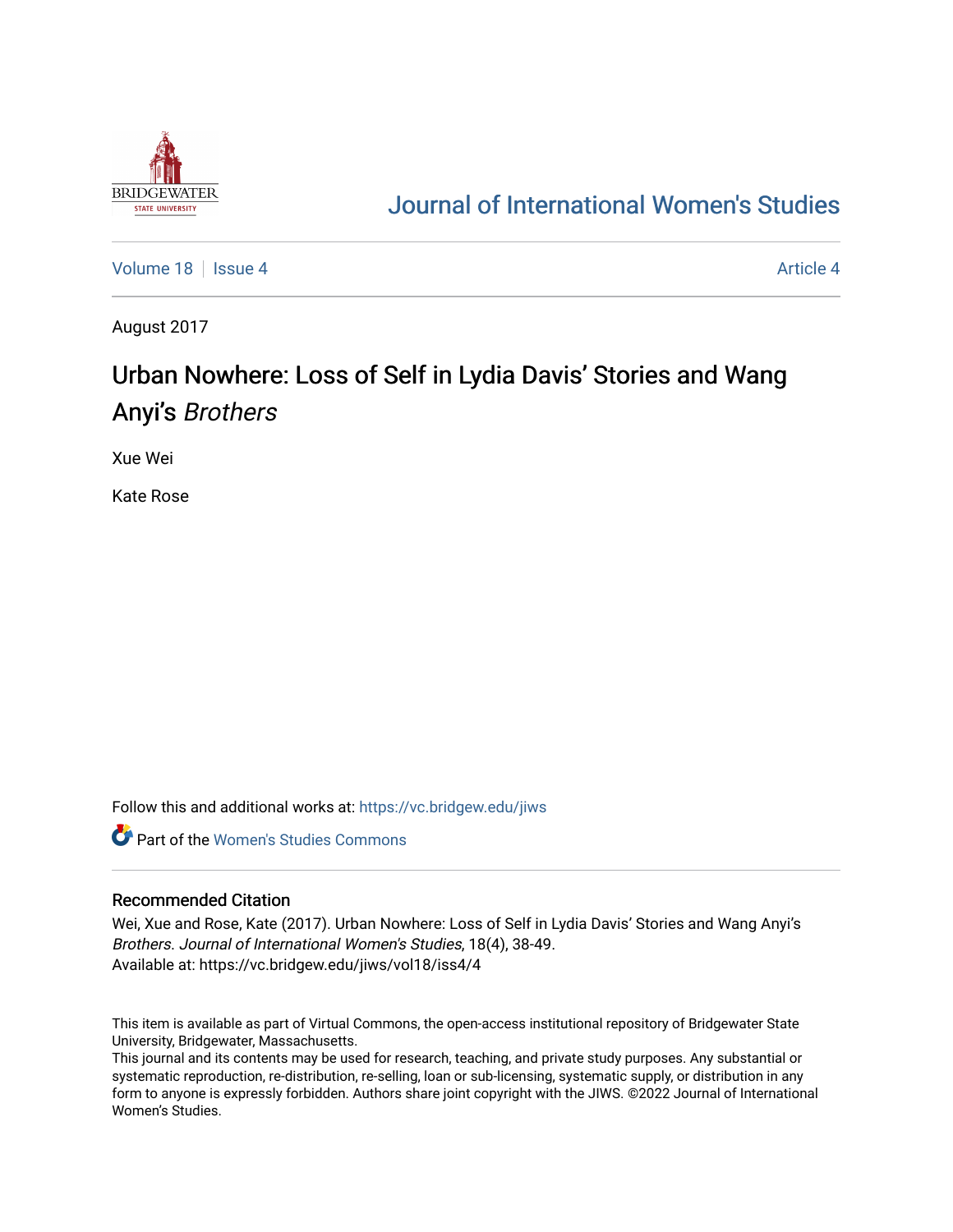#### Wei and Rose: Urban Nowhere: Loss of Self in Lydia Davis' Stories and Wang Anyi

This journal and its contents may be used for research, teaching and private study purposes. Any substantial or systematic reproduction, re-distribution, re-selling, loan or sub-licensing, systematic supply or distribution in any form to anyone is expressly forbidden. ©2017 Journal of International Women's Studies.

## **Urban Nowhere: Loss of Self in Lydia Davis' Stories and Wang Anyi's** *Brothers*

By Xue Wei<sup>[1](#page-1-0)</sup> and Kate Rose<sup>[2](#page-1-1)</sup>

#### **Abstract**

This paper focuses on how contemporary literary works by women authors in China and the U.S. reverse the individualist West/collectivist China assumption. It mainly compares the works of Lydia Davis and Wang Anyi with regards to urban women's identities. Under the inspiration of revolutionary ideologies that characterize  $20<sup>th</sup>$  century China, female characters are striving for meaning in their lives as individuals. In U.S.-American writings, however, the individual is becoming more anonymous and interchangeable, particularly in urban spaces. This article traces possible reasons and implications for this contrast.

*Keywords:* Identity and selfhood, women authors, China, Collectivism, Individualism

#### **Introduction**

Although many political, economic, cultural and ideological differences between China and the US are sharp and clear, there is one questionable popular belief in both countries: the US (and the West in general) is individual-oriented, whereas China is collective.<sup>[3](#page-1-2)</sup> Typical Western criticism about China is that there is limited space for the individual, whose own goals are shadowed by the large, absolute national power. We shall focus on how literary works from the 1980s to recent years show a tendency to negate the Self in Western novels, and to affirm the Self in their Chinese counterparts.

The loss or negation of the Self appears as a major theme in Western literature beginning in the latter half of the  $20<sup>th</sup>$  century. Self is understood here in Jungian terms: it is the person in all of his or her integrity, without the masks required by society or others' expectations. It is where the deepest desires reside for individual realization, as well as the impulse to fulfill them (Jung 1958). The Self is constructed or destroyed in parallel to the evolving social norms governing the

<span id="page-1-0"></span> $\overline{a}$ <sup>1</sup> Xue Wei recently earned a Master's degree in English Literature from China University of Mining and Technology. Her main research interests include comparing Chinese and American literatures, and feminist studies. Published articles include: "The Uneven and Ever-Suffering Road: Introduction of Chinese Literature to the Western World," in China from Where We Stand: Readings in Comparative Sinology, Cambridge Scholar Publishing, 2016; and "Lesbianism and Selfhood: An Exploration of a Contemporary Chinese Woman's Novel," Rain and Thunder, Fall 2016.

<span id="page-1-1"></span><sup>&</sup>lt;sup>2</sup>Kate Rose is a professor at China University of Mining and Technology, where she teaches graduate and undergraduate students of English and conducts research with the International Center for Comparative Sinology. She is also responsible for international academic conferences and publications. This is her third year in China, and she is finally reading books in Chinese. Before this, she earned a PhD in Comparative Literature from the University of Montpellier, France, on Magical Realism and the quest for freedom in contemporary French and Francophone women's writings (also topic of her first book, Décoloniser l'imaginaire). Originally American, she lived and taught in France for 13 years. Her other themes include feminist utopia and travel writing.

<span id="page-1-2"></span><sup>&</sup>lt;sup>3</sup> This is in keeping with the Cultural Dimensions Theory developed by Hofstede, which places individualism as one of the five factors that can be used to distinguish and classify cultures. This theory is popular in both China and the West.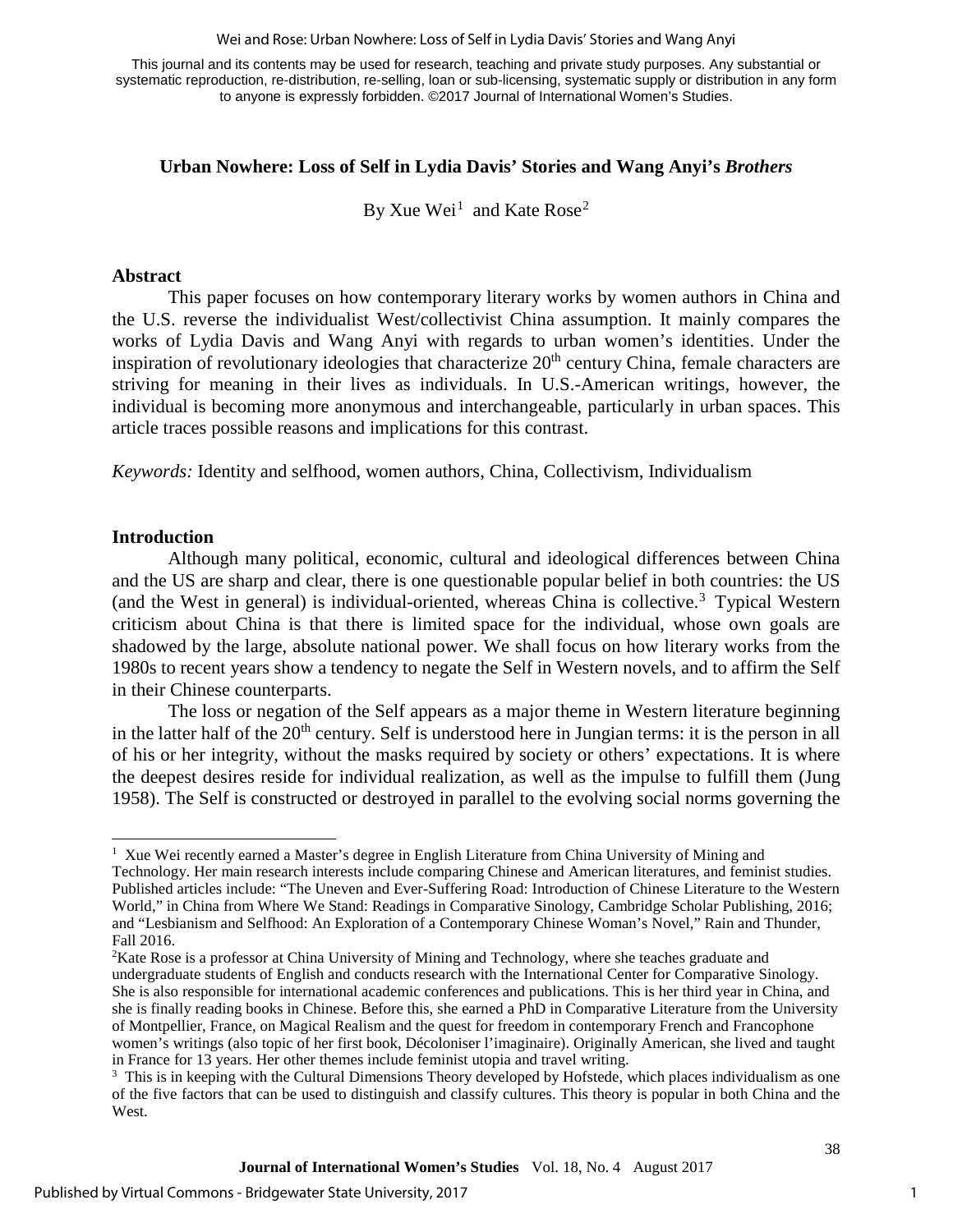collective. This is clearly seen in US-American women's literature of the past 60 years.

In Doris Lessing's *The Golden Notebook* (1962), the female characters become frustrated and give up their individualist fight against men and society; likewise, several women in Alice Munro's *Runaway* do run away, but return to their subjugated, Self-less lives with only additional frustrations. Perhaps the most revealing examples are found in short stories by Lydia Davis: individuals are constantly facing a loss of Self; particularly in urban spaces, where they are troubled by a nameless and placeless situation from which they cannot escape. In contrast, the individual in many contemporary Chinese works shows strong Self-affirmation. Although the political or social background is so overwhelming that no individual can entirely escape it, such a situation may actually stimulate Self-awareness for these characters.

#### **Rhetoric of Revolution and Social Control**

Since the 1980s, in Chinese cinema and literature alike, women authors have created female characters who are torn between individual desires and national obligations, as described by Shuqin Cui: "In films made by women directors, we find evidence of a female consciousness: the exploration of a Self, split between submission to sociopolitical ideology and allegiance to personal desire" (Cui 200). The production of Chinese novels parallels that of films, with many made explicitly to participate in the cause of nation-building. Such films and novels shed light not only on China's goals, but also on how individuals conjugate new identities in keeping with the revolutionary outlook of their nation. In recent years, some of China's "fifth generation" national allegories have been well-received internationally: "turning national identity and cultural history into visual images, this small, radical group of newcomers to world cinema initiated a transnational engagement in which Chinese productions for the first time drew serious attention from the West" (Cui 99). Less attention has been given to novels in which women writers also reflect on national identity, cultural history, and China's rapid changes towards a future largely unknown.

In *Emerald*, Zhang Jie suggests that with an improvement of the socio-political situation (society becoming more stable and material life more comfortable) Chinese people can develop their sense of Self and live meaningful individual lives. *Emerald* takes place during a transitional period in Chinese socio-political history; this is also the case of *Brothers*, a novella by Wang Anyi. Both texts reflect the new, post-1980s era of increased opportunity.

A brief look at modern Chinese history can shed light on the socio-political situation allegorized in novellas such as *Brothers.* Before the establishment of a nationwide socialist system in 19[4](#page-2-0)9<sup>4</sup>, China had already experienced half a century of capitalist democratic revolution. The main turning point was in 1912, when dynastic China officially gave way to the Republic of China. Revolutionary culture became a part of modern Chinese culture. It was instrumental in ending the Japanese occupation and other foreign threats. Later Mao Zedong, as the country's leader, put new wind in the revolutionary sails, with a political philosophy based on the proletariat revolting against the bourgeoisie. The legacy of a century of revolutions can be seen all over China, on monuments, in speeches, and not least of all in TV shows, movies, and historical novels. Wearing their red scarves in remembrance of the communist blood that was spilled, students go to libraries, memorial halls or statues to learn revolutionary history and philosophy, and to show their respects to the late revolutionaries. Such a revolutionary culture may require the loyalty to one ideology,

 $\overline{a}$ 

<span id="page-2-0"></span><sup>&</sup>lt;sup>4</sup> Although in Western countries China is generally referred to as a communist country, the Chinese government and its people consider it a socialist country, although ruled by the Communist Party. See Xi Jinping, *On the Governance of China.*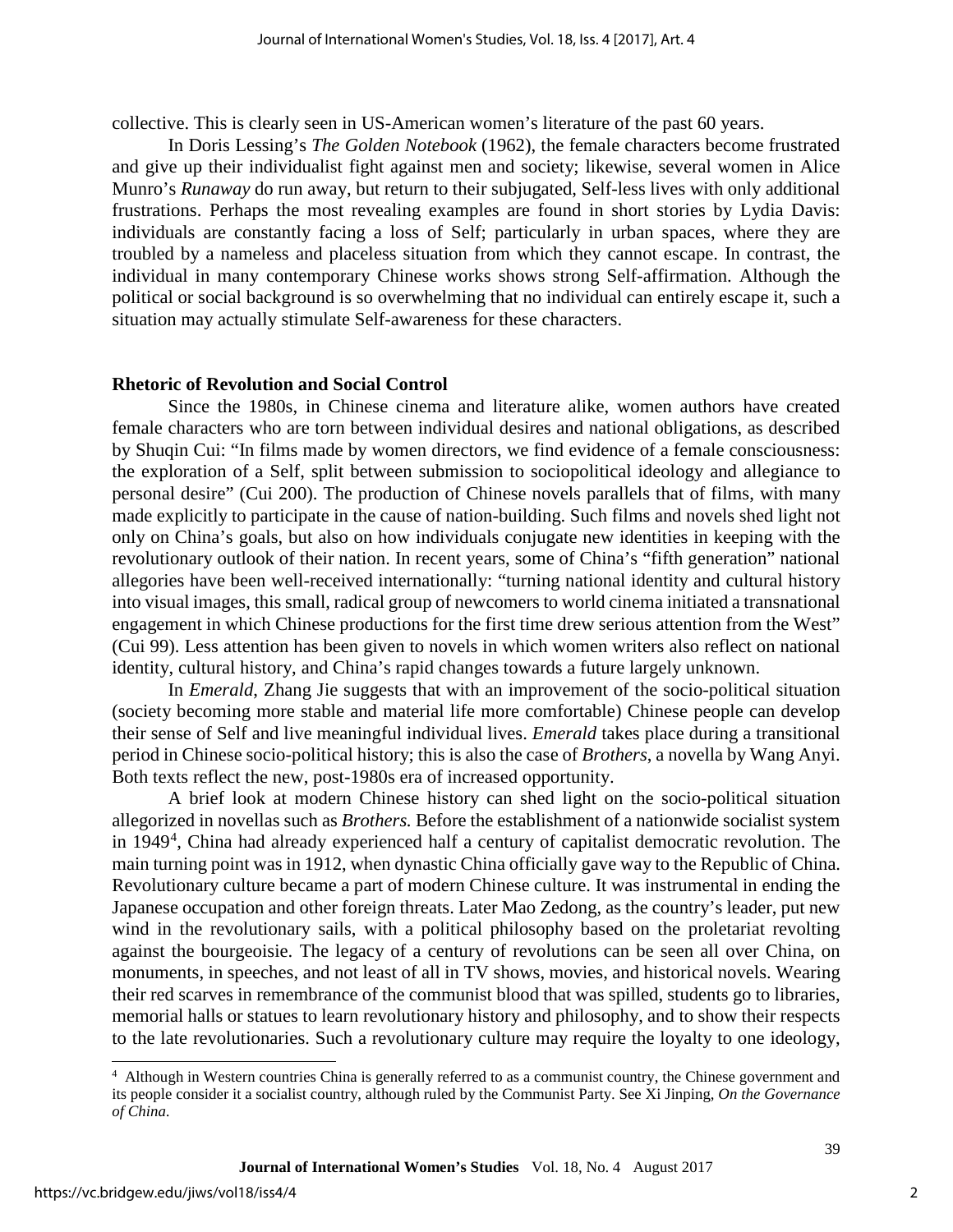which many Westerners abhor. It can nonetheless be an inspiration and encouragement towards individuality, because revolution implies sticking to one's own beliefs or ideals against overwhelming odds.

Before the May 4<sup>th</sup> Movement in 1919, there was absolute gender segregation in social life, and women had to stop education after high school because they were banned from universities or colleges.[5](#page-3-0) But just two months after the Movement, Peking University first broke the prohibition and two years later women could be admitted into most universities with full membership and free social contact with men, much earlier than most Western colleges went co-ed.

The US-American journalist Edgar Snow was the first Western reporter to spend time in the "red" (communist) China region in 1936. He reported a strong sense of individuality among the people and particularly the communist revolutionaries. The pessimistic satisfaction toward this world which was predominant in other parts of China was rare here, as revolutionary culture liberated people from low self-esteem and humility stemming from poverty and traditional Chinese culture: "I had never before seen so much personal dignity in any Chinese youngsters. [They are] cheerful, gay, energetic and loyal—the living spirit of an astonishing crusade of youth" (Snow 118). Likewise, many literary works by and about women showed radical, rebellious, and spirited individual traits. For example, the 1928 novel 莎菲女士日记/*Miss Sophia's Diary* by Ding Ling (1904-1986) focuses on a typical rebellious woman who was a strong individualist and feminist in ideology, and an idealist toward love. The protagonist's psychological condition and her romantic and sexual relations with men are depicted openly and explicitly, breaking with tradition. Ding Ling eventually moved to the red capital Yan'an (a city in Northwest China, center of the region controlled by the communist party against the official government at that time), where she took part in the communist revolution.

With a dramatic decrease in ideological control, young writers in the 1980s experienced a free and puzzling period, which "overthrew all disciplines" (Wang 133). Holding onto the selfawareness inspired by previous revolutionary teachings, they were nonetheless free from the specifics of one ideology. Contemporary novels reflect on this trend: "From reform to revolution, from revolution to reform: the century-long struggle for identity illustrates a tortuous path of identity reconstruction as well as a reflection on the consequences of reform and revolution" (Qin 264). Such reconstruction is reflected in the individual identities and struggles for autonomy in characters by female novelists such as Wang Anyi. In the West, however, ruling mechanisms (as described by Michel Foucault, Herbert Marcuse, and many others) have been more subtle than in China. Loss of Self in the characters of writers such as Lydia Davis also signifies the loss of meaning in a postmodern landscape wherein oppression is felt, but no oppressor can be named.

Foucault has described the Western ruling mechanism as a technology of subtle, effective economic powers which is more efficient than the sumptuous expenditure and display of power of the tyrannical sovereign (102). The loss of Self in Lydia Davis' stories illustrates the hidden, disguised ruling mechanisms that homogenize ideologies and use technology to conquer dissenting forces, resulting in what Marcuse has named "a comfortable, smooth, reasonable, democratic unfreedom" (3). Describing the mechanisms of social control in the "free world," including through "free market" capitalism and the pacifying goods it delivers, Marcuse suggests that the West does not need a totalitarian government to manipulate the masses. This can be achieved more subtly, through consumerism and mass-media, wherein the "agents of oppression" are also the

 $\overline{a}$ 

<span id="page-3-0"></span><sup>&</sup>lt;sup>5</sup> There were women's schools to cultivate mainly teachers, such as the famous school in Beijing that later grew into Beijing Normal University. But at that time, such schools were for secondary education rather than higher learning.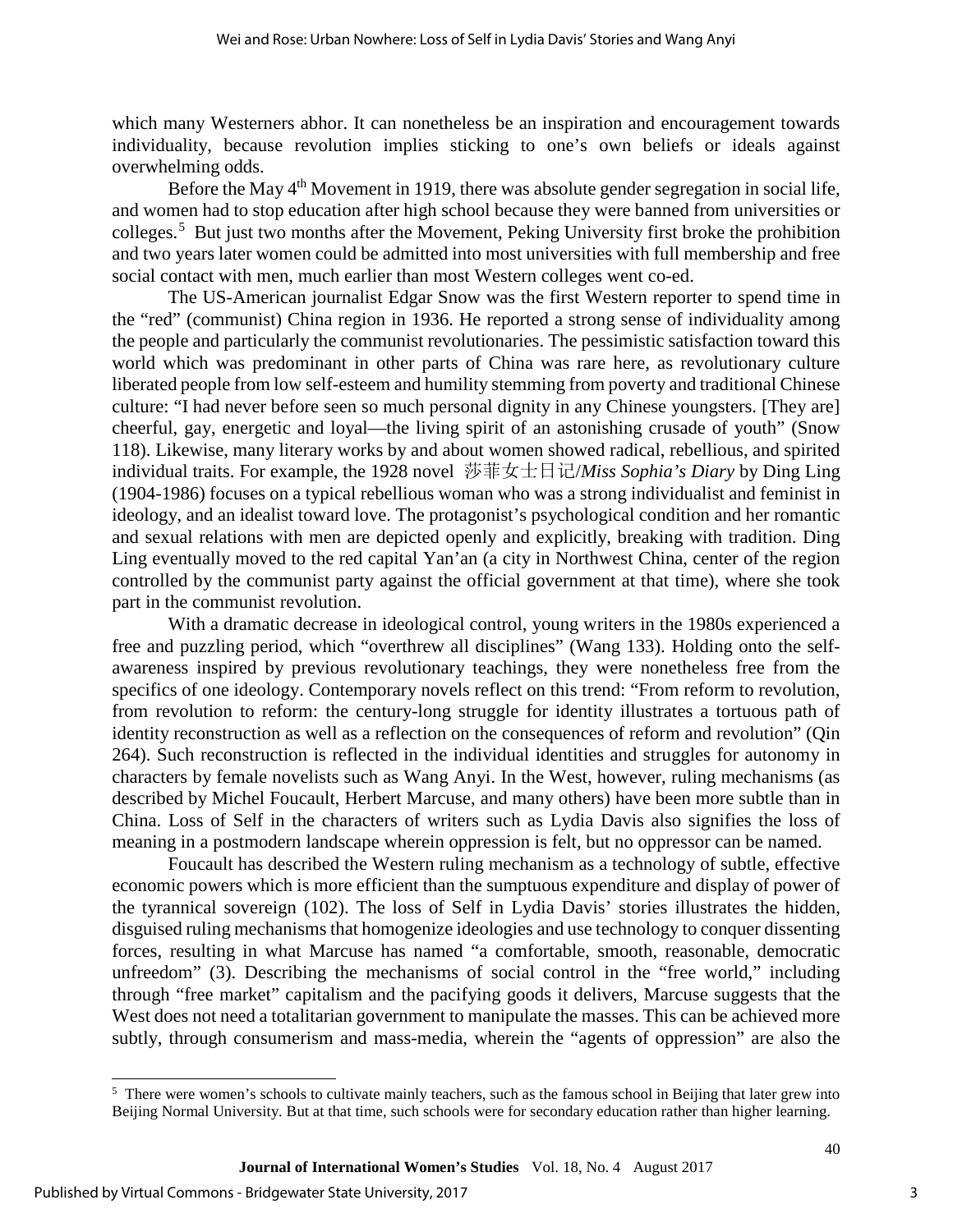desired commodities. This system is characterized by the difficulty in naming the oppression, or the agents of "unfreedom," especially as they seem to be freely chosen by each free individual. Davis' stories may be an attempt to describe such a situation of unspoken, unacknowledged oppression. In the world that she creates, social needs are transplanted onto individual needs, social pathologies likewise pinned on "deviant" individuals, as the Self fades into the "growing integration of industrial society" (Marcuse xliv). Based on the efficient and reductive paradigm of industry (of the factory), this "integration" may explain the dehumanizing nameless and placelessness of Davis' protagonists, and their inability to effectively name a problem, let alone an oppressor.

#### **Love, Marriage, Divorce: Alongside Strangers**

Davis wrote many stories about failures or troubles in love relations and marriage in contemporary cities. The usual themes of anonymity, dehumanization and interchangeability are all the more painfully felt with regards individuals who are supposed to be close to oneself. Protagonists find no one to fight against, nothing to fight for, and no way to regain control over their own lives. As Davis stated in an interview, "love relationships exert the greatest amount of pressure on alterity and singularity, as the ideology of love calls up the greatest drive towards fusion" (Lee 116). Stripped of individuality by the urban environment and its mechanisms of social control, female characters are further alienated by love relations, not least of all because of the unkept promise of fusion, salvation, and Self-validation. As Sue-Im Lee has put it: "Although we are contiguous, the fact that I am sitting next to you … that we are/ were lovers/ friends, leads to no possibility of transparency … alterity consistently appears as the insurmountable problem" (Lee 117). No matter what peoples' relationship and however intimate it seems, they cannot know each other as individual Selves. The Self-less vision of oneself is reflected back in the mirror of the Other, leading to a vague, ubiquitous anxiety and absence of autonomous identity.

Similarly, Marjorie Perloff (1989) suggests that the alienation from others and from a place (even while living together or while in the heart of the city) points to a deeper alienation between words and what is described: "the word can never approximate the world. And yet–each and every language event continues to yearn for such approximation" (Perloff 200). This tension between language and identity is evident in Davis' story "The Sock," which begins with a sort of paradox: "My husband is married to a different woman now" (129). The woman's identity resting on her possession of a husband, on being his wife and the mother of their child, she is not able to move on and become an autonomous Self. After divorce, and even after his remarriage, she still recognizes him as "my husband" throughout the story. She is used again and again by her "husband" and even by his new wife. She says she is doing it all for her son "who is his and mine" (129), although she is clearly the one taking care of him. Biological fatherhood determines his right to use her, and divorce excuses him from contributing to what she still considers to be a family unit. A similar pattern is explored in the works of French writer Marie NDiaye. This suggests a postmodern loss of Self that reinforces traditional gender roles, while obscuring them and making recognition of the problem more difficult.

Winner of France's most prestigious literary award the Goncourt Prize (for a novel she wrote when still in high school), and the only Black woman (and one of very few women) whose work has been staged in France's national theater La Comédie Française, NDiaye also explores themes of namelessness, interchangeability, and urban disorientation, quite similar to those of Davis. In NDiaye's play "Papa Must Eat," the father leaves the family and only returns to receive

4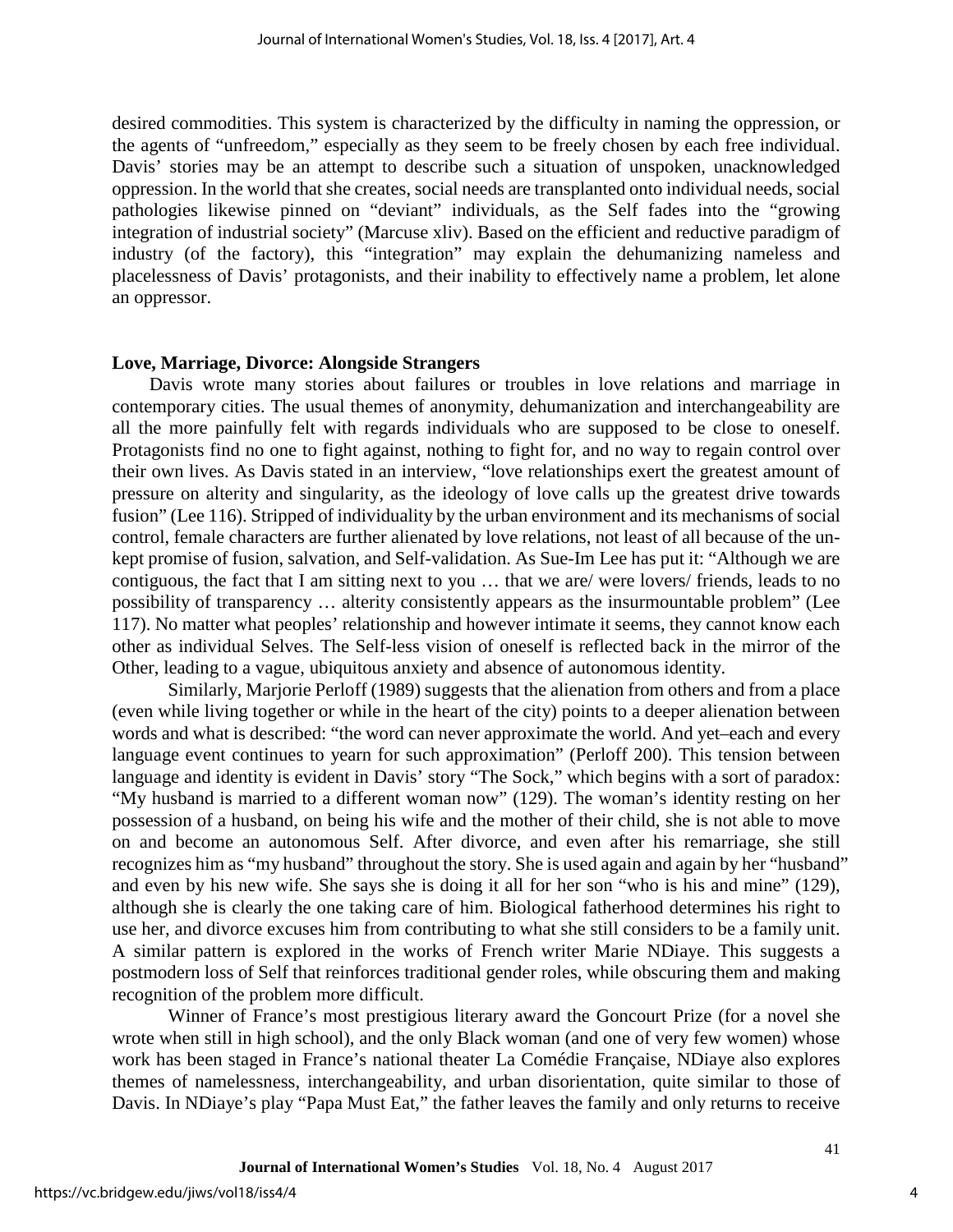material sustenance from the mother of his children, and later from his children when they are grown. Most of NDiaye's works revolve around themes of interchangeable and disposable identities, recomposed families, and bureaucratic catch-22s. NDiaye's success may be due not only to her innovative and eloquent style, but also to her touching on a social nerve regarding race, class, and gender. Female characters are the first to suffer loss of Self, as traditional norms oppress them, yet (post) modernity (and postfeminism) further isolates them from support structures available in the past; all of this with the backdrop of liberation supposedly already accomplished (if she is oppressed, it is now entirely her own fault). In the characters of NDiaye, as with Davis, there is no awareness of a social phenomenon, but only of individual suffering in a bleak and dehumanizing landscape. This trend in Western literatures, particularly by women, relates to a loss of Self caused by the continued advancement of subtle means of social control, described by Marcuse as industrial capitalism. The characters do not understand what is happening to them, though the narrator suggests issues of class, gender, and race exacerbating the urban unrest and postmodern interchangeability. The agents of women's oppression, like the social mechanism described by Marcuse, are now invisible.

Along with the nameless interchangeability of characters, places are also anonymous, unknown, impersonal: "in the eastern part of the city in a Vietnamese ghetto, by the massage parlors, and none of us really knew this city but we were all here together and it was odd" (Davis 131). During the gathering in "The Sock," the ex-wife feels lost in a city nearby yet unknown, just as she doesn't know where to go in her relations with those around her. She passively allows her fate, her actions, to be determined by others. Her loss of Self is, Davis suggests, linked to gender roles (female Self-sacrifice as wife, even after divorce), and postmodern urbanity (her own city is unknown to her, beyond her grasp). The protagonists lack awareness of these factors and do not question, or even recognize, their oppression.

Whereas the ex-wife in "The Sock" keeps her tiredness and sorrow in her own heart, the three protagonists in Wang Anyi's novella 弟兄们/ *Brothers* actively resist being reduced to the anonymous, self-sacrificing role of (ex)wife and mother. Wang Anyi (1954- ) belongs to a generation that experienced social upheavals from the Maoist age to the opening-up and reform era. In *Brothers*, the three women stand for an entire generation: they are high school students in the late 1960s, then they must go to remote, rural farms as part of the Cultural Revolution. There, they grow from teenage students into tough laborers. This turbulent history ends and universities re-open, so the three protagonists pick up their old books and prepare for the college entrance examination after work. Here is where the novella begins: three women from factory or farm, all married, come to a university to study art and are roommates. Free from past sufferings, their excitement and eagerness to live, to explore deeply into their own souls, to accomplish their Self is so strong that sometimes their thoughts seem to be illusory. As the writer says of the time-period she depicts: "这是一个推翻一切准则的短暂的自由时代,我们没有法度,没有宗教,只有前 辈们痛苦的经验警戒着我们,使我们格外地向往快乐。"/ *"*It was a short, free age which overthrew all disciplines. We had no law, no religion, yet the suffering experienced by the older generation was warning us and urging us to embrace happiness with particular eagerness" (Wang  $133$ ).<sup>[6](#page-5-0)</sup>

For the three women in *Brothers*, their free happy age lasts for four short college years (11 out of 59 pages), their golden age as individual Selves. Their lives as art students are rich and colorful. They climb mountains, explore wilderness, enjoy sunrises and beautiful landscapes. They

 $\overline{a}$ 

<span id="page-5-0"></span><sup>6</sup> From the novella *Uncle's Story*, included in the Chinese edition of *Brothers.* All translations are by the authors.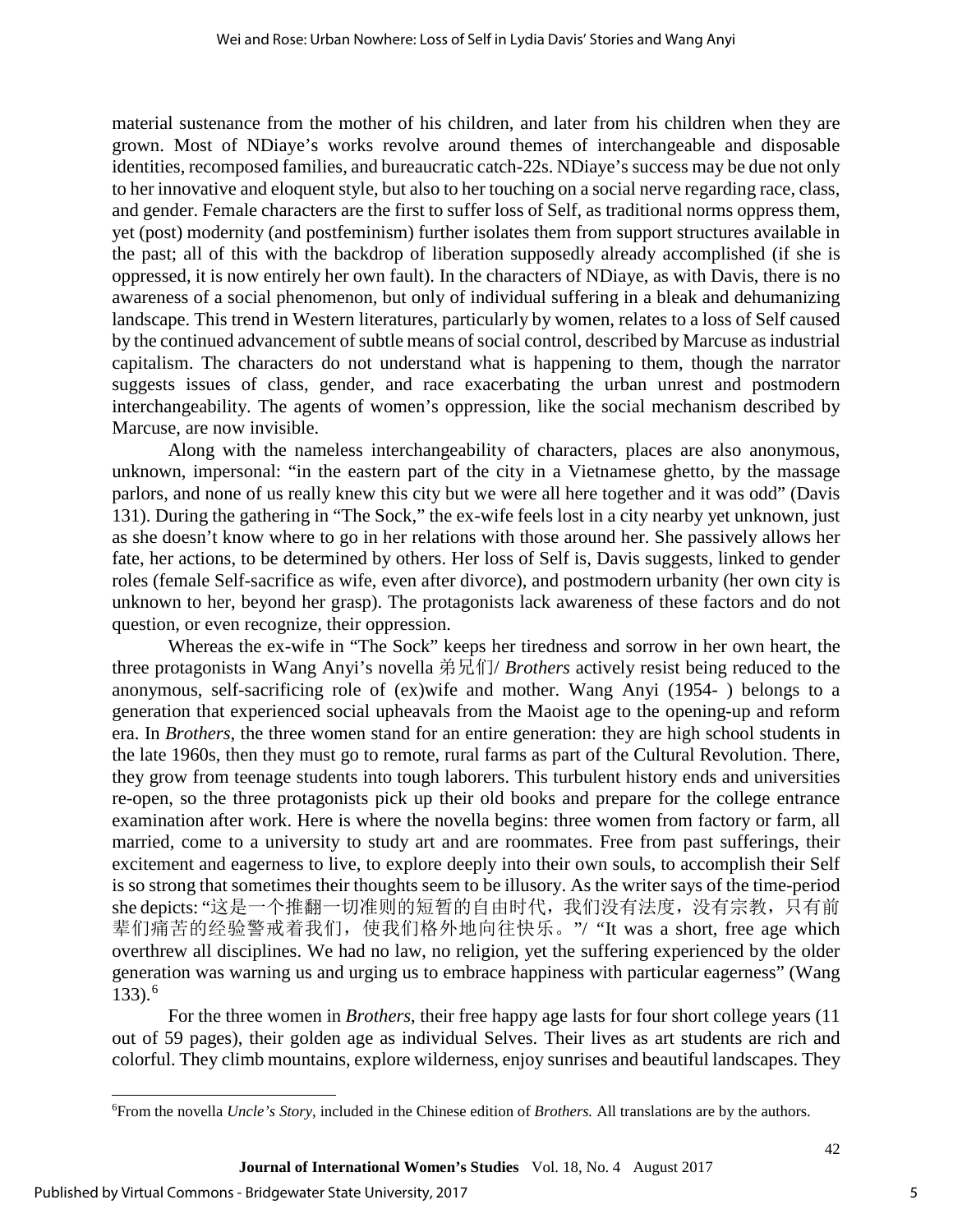hold conversations all night, talking about life, humanity, marriage, love, the universe and their deep Selves, with the strong belief that their lives mean something. They eat, sleep and wake up whenever they want, totally ignorant of a time schedule. Just as they are intellectually jubilant, they are lazy in domestic life, reluctant to live as a stereotypical kind of woman. They leave washing dishes and doing laundry until the last possible minute.

After graduation, they begin ordinary lives which restrict their individuality and are hostile to their personal dreams. They cannot make clear or realistic plans, but fall into depression, with the vague dream of running away. Lao Wang's husband is fully aware of the problem, but is not supportive of her:

他知她比她知自己还清楚,他知道这一个女人身体里多了一股力量,是没地 方发挥的。而这一个女人又少了一份理智去管辖这股力量,所以这力量就像 堤坝里的洪水一般。……可他并不担心这洪水有朝一日会冲垮堤坝,这并不 是因为他对她的理智抱有任何幻想,而是因为他深知这一道堤坝不仅由她的 理智组成,而是由其他许多人的理智合成,其中也包括他的。/He knows her better than she knows herself. He knows that there's a power in this woman's body, which she has no outlet for. This woman lacks a sense of how to govern this power, so it becomes flood between embankments. … But he doesn't worry that one day the flood will burst out of the embankment. It is not because he has any illusionary hope that she will see reason, but rather because that he knows deeply that this embankment consists not only of her reasoning, but of many other people's, including his. (242)

Many other people's reasoning refers to social rules or customs that trap the heroines within ordinary life. Lao Li's husband is busy furthering his own career, while Lao Li, who is an artist by nature and more talented than her husband, is confined to dead-end jobs and housework. He is presented as a traditional husband, happy when the house is tidy and supper is on the table when he comes home from his battlefield. Unlike Davis' characters, they reflect on and resist such notions. These women are resisting their husbands when they resist ordinary life, which is built with "many other people's reasoning," including their husbands'. Nonetheless, they rely on their husbands to shelter them from the harsh fight for survival, so they can still think about their Selfworth and dream of Self-accomplishment, which are luxurious things for most Chinese in that age (1980s to 90s), or even today. Somewhat like the US-American housewife of the 1950s described by Betty Friedan, they experience "a hunger that food cannot fill" (24); surprisingly, since the US-Americans were "dissatisfied with a lot that women of other lands can only dream of;" (ibid) and which clearly has not been reached by Wang's characters. In spite of poverty, these women formulate plans to be artists and live together without men, affirming female friendship and Selfhood. Even though they fail at last, their losing is an uneasy one. They are the ones who "still remembered painfully giving up those dreams," (ibid 16) rather than dropping into total Selfunawareness.

#### **Nameless and Placeless**

Most of Lydia Davis' characters are nameless, with only the identity that society or other people impose on them. The Self gradually fades behind this constant labeling. In "Two Sisters," there are *one* and *the other*; in "The Housemaid," *I/the housemaid*, and in "Wife in the Country,"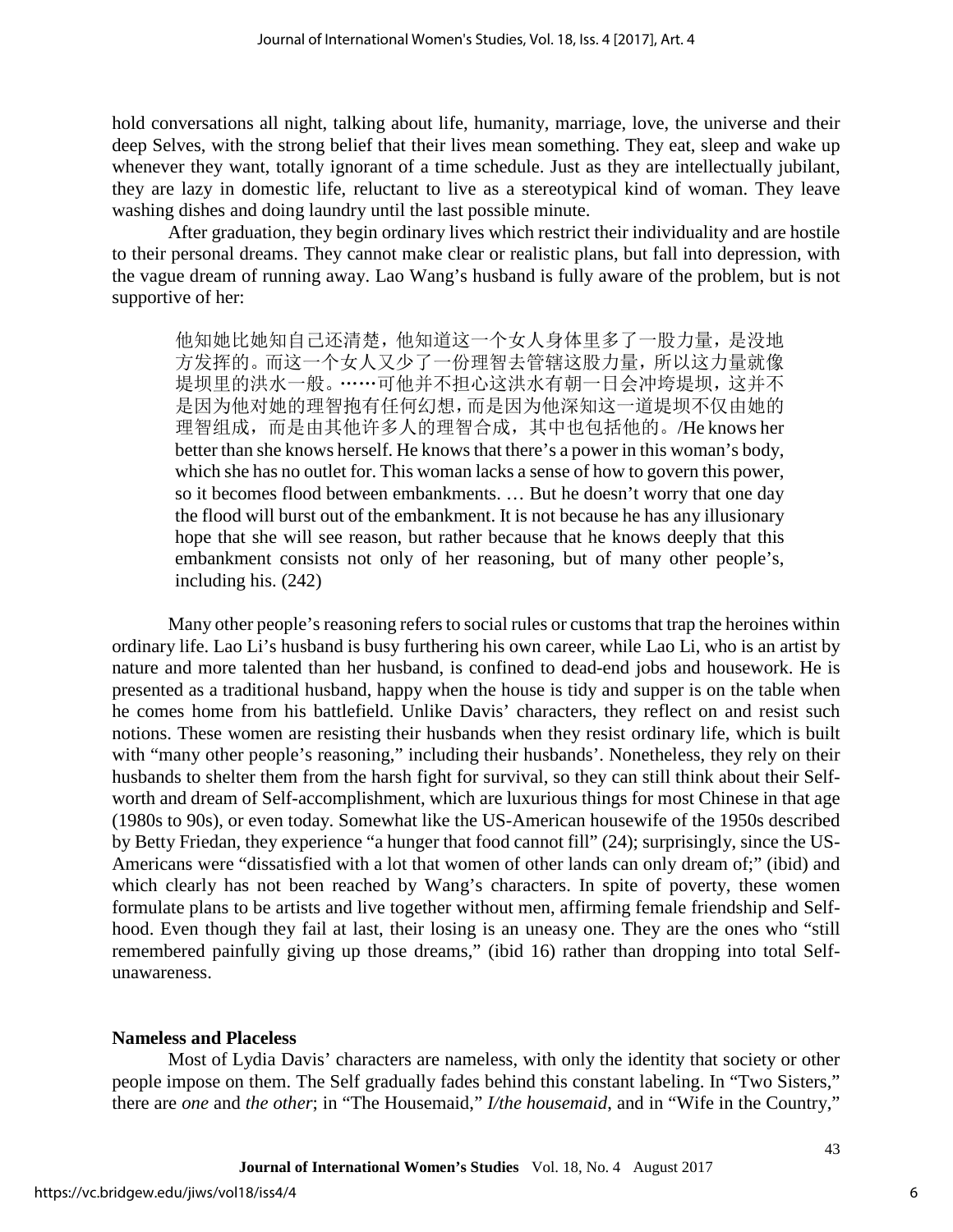### *wife one* and *wife two*.

There is also namelessness in *Brothers*, yet it affirms rather than negates the Self. The protagonists comprise an all-female collective which reinforces both individual and group identities. This is akin to the use of *elles* (feminine plural) as the protagonist in Monique Wittig's 1969 epic *Les Guérillières.* Wang innovates linguistically in order to universalize female identities and experiences, claiming them as a central human prototype (the One rather than the Other). The three women in Wang's novel deliberately call their group "弟兄们/brothers," and name each other "老大/Lao Da," "老二/Lao Er" and "老三/Lao San," (the eldest, the second and the third, a traditional way to name siblings). After Lao San returns to her hometown with her husband and leaves the group forever, to avoid the numbers to remind them of the absence of the third, the remaining two call each other "老李/Lao Li" and "老王/Lao Wang," which is literally "old" plus their family name. Such nicknames are usually used for a man rather than a woman. Their husbands are nameless, referred to as 老李家的/Lao Li's or 老王家的/Lao Wang's, which usually signifies a man's wife. The women thereby manifest their independence and Self-respect. As Wittig describes in *The Straight Mind* (particularly the essay "Homo Sum") such gestures reclaim a generic human status usually reserved for men. Davis, however, is writing at time when the Western feminist wave of the 1960s and 70s has retreated into postmodernism.

Living in their own cities and even their own houses, the characters in Davis' stories feel displaced. In masculine history and culture, women's role is closely linked to the home (Crang 48); men either choose by themselves or are forced to wander into the outside world, to be homeless. They always achieve something in the outside world and come back honorably. For Odysseus, there is a home with Penelope waiting in it forever. As women, however, they are the keepers, not the owners of the home. Davis describes this female homelessness:

From where they cowered in the kitchen the man and woman heard small explosions. "The wind," said the woman. "Hunters," said the man. "The rain," said the woman. "The army," said the man. The woman wanted to go home, but she was already home, there in the middle of the country in a house besieged. (Davis 66)

The man's words betray a "masculine" outlook on the world, prevalent in US-American society. According to linguist Deborah Tannen, US-American language, particularly when used by males, reflects a tendency to describe everything in terms of war: "Our fondness for the fight scenarios leads us to frame many complex human interactions as a battle between two sides" (Tannen 17). This linguistic tendency is also reflected in the work of Davis. In this very short piece, the woman is peaceful, but locked inside a masculine worldview in which she has no say. This fairytale-like episode may be seen as an allegory for greater US-American society, with its sociolinguistic norms based on a military outlook. A similar emphasis on male-dominated institutions such as the military is identified by Virginia Woolf regarding Britain, in her 1938 essay *Three Guineas.* Just like the protagonist in Davis' "In a House Besieged," Woolf has called attention to women's "homelessness" in a male-dominated world: "as a woman, she has no country" (Woolf 214), although the liberating end of that commentary ("her country is the whole world") is absent in Davis' work. Here, there is no world beyond the scope of this home. In her longer story "The Fear of Mrs. Orlando," Davis examines placelessness or homelessness in one's own city and house on a more social level. In both cases, male-domination in postmodern society does not guarantee to women the freedom, of identity or of existence, that it seems to provide; the sources of oppression have only become less clear than in previous times. This is apparent in the distinction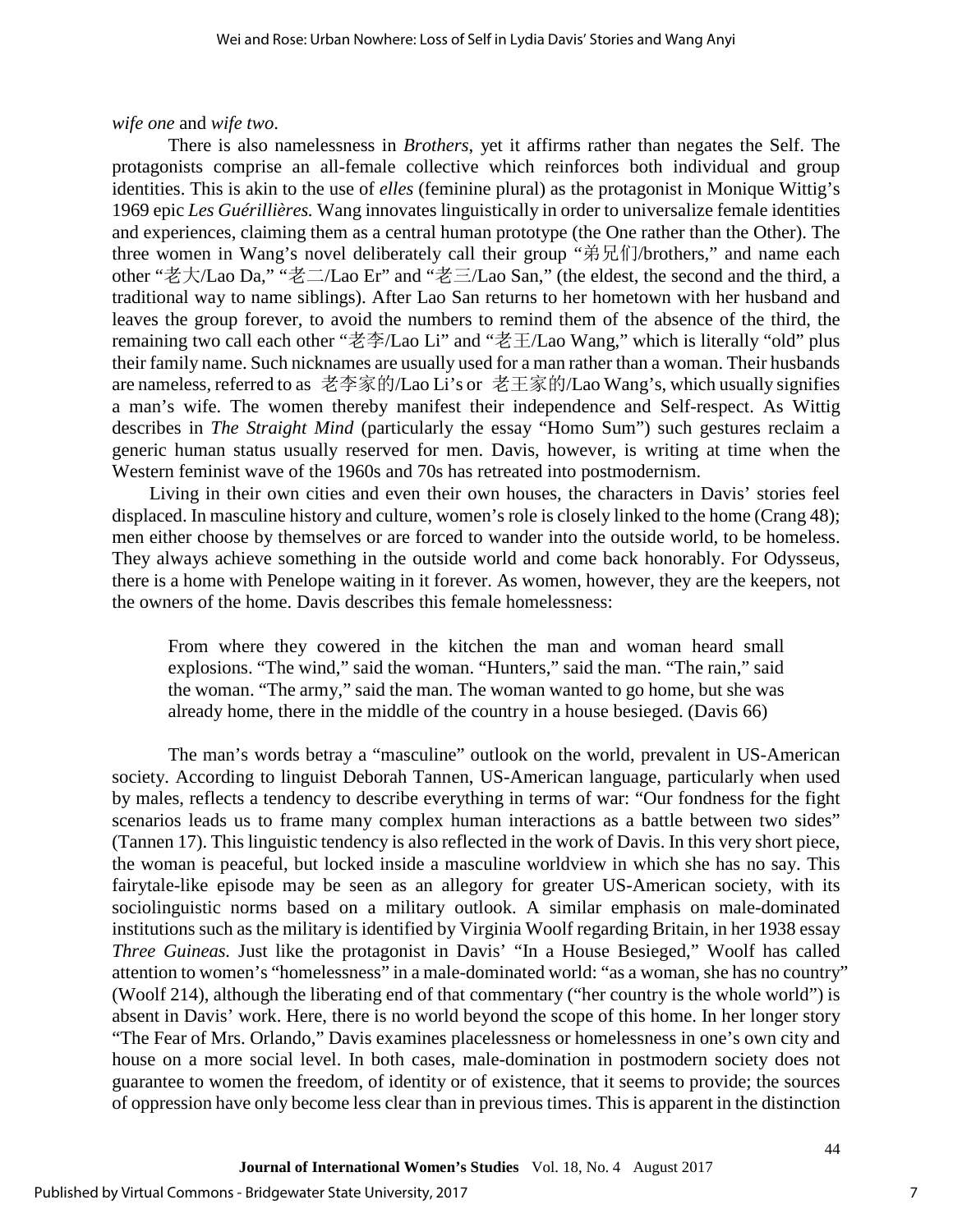between the characters created by Woolf and by Davis, with the same name. Orlando in Virginia Woolf's eponymous novel lived from the Elizabethan Age to the 20<sup>th</sup> century, or the modern age, whereas the Mrs. Orlando Davis wrote about is from the end of the  $20<sup>th</sup>$  century. In this postmodern age, Mrs. Orlando descends into senility and neurosis.

In Davis' stories, female solidarity does not exist. As readers, we are in the position of cold, objective unconcern, fully invited into the world that Davis describes. Such callousness allows the characters to witness people dying with impassivity, even pleasure. Woolf's Orlando witnessed many historical events, whereas Davis' postmodern Mrs. Orlando is a witness to strange and possibly invented *faits divers* which do not connect into a coherent and relevant whole. For Davis' Mrs. Orlando, there are no salient visible confrontations, but rather a vague feeling of hostility and estrangement from her surroundings. Her vision is distorted, and the scope of her world constrained in an ahistorical present moment (no flashbacks). Moreover, she is both victim and enjoyer of social discipline, represented by the ability to view others' weaknesses:

Mrs. Orlando is absorbed in looking. She glances around at the others and she can see they have forgotten themselves too. A drowning. This is a drowning. This may even be a suicide. She struggles back over the sand. When she gets home, she immediately calls her daughters … Her daughters are uneasy because she becomes so excited each time she tells the story. (Davis 10)

In the third part of *Discipline and Punish*, Foucault coined the term panopticism, referring to a kind of prison system in which prisoners are "dans l'anneau périphérique, [on est] totalement vu, sans jamais voir; dans la tour centrale, [la police] voit tout, sans être jamais vu" / "[prisoners are] in the peripheric ring, one is totally seen, without ever seeing; [police] are in the central tower, one sees everything without ever being seen" (Foucault 202). Being seen implies a totally helpless situation of being a "prisoner" or "besieged" while the ability to see, or to observe others shows a kind of power: "[le pouvoir] a son principe moins dans une personne que dans une certaine distribution concertée des corps, des surfaces, des lumières, des regards" / "power has its principle not so much in a person as in a certain concerted distribution of bodies, surfaces, lights, gazes" (ibid. 202).

Mrs. Orlando is both prisoner and guard, viewer and viewed. Wherever she goes in the city, Mrs. Orlando feels that she is a target. Her own city is her prison. The collective viewing of the corpse in urban anonymity is the only scene where she stops being a vulnerable, feeble woman and becomes a powerful, privileged person.

In *Brothers*, big cities are still considered progressive and positive towards the individual's Self. The larger cities of the southeast, such as Nanjing and Shanghai, symbolize advancement, freedom, and a promising future. Lao Li and Lao Wang try everything to persuade Lao San to stay in Nanjing after graduation, instead of returning back to her hometown Tongshan, in a rural county in the north of Jiangsu province. At last, Lao San gives up her promising future in Nanjing because her husband refuses to follow her to the city, out of male pride. Her return to village life is a sacrifice of her entire Self, in favor of her husband's ego: "而假如这个真实的自我无法给人带 来快乐,并且还会给人带来破坏,那么要它有什么意义?"/"If this true Self cannot make people happy, but brings destruction, then why do we want it?" (234). This is a complete resignation of the principles she cultivated during her college years in the company of her "brothers" (claiming universal human status). She is aware that her two "brothers" can have splendid days in the future, but she will not (235).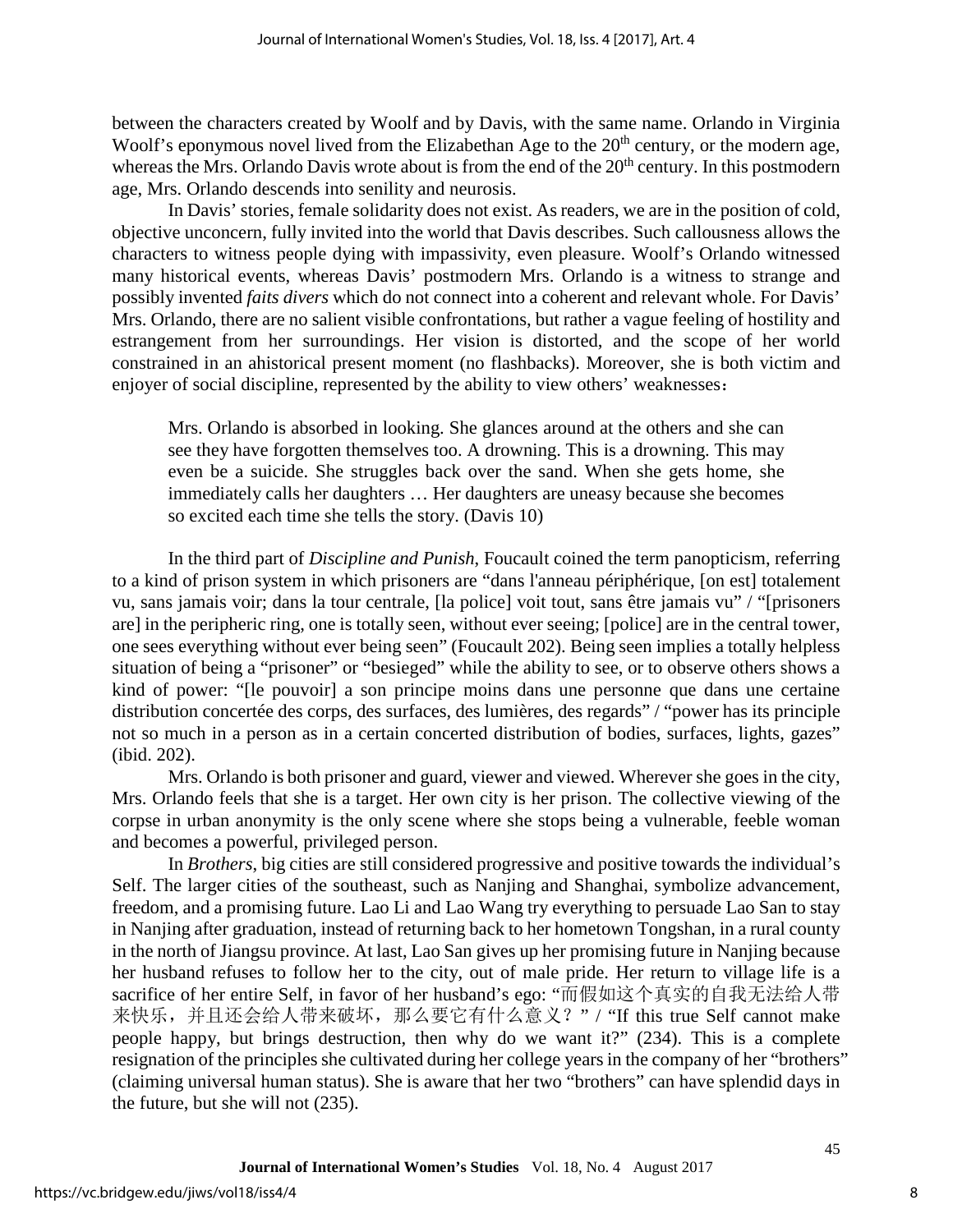It turns out that for the other two "brothers," life in big cities is also not ideal: the crowded bus, narrow streets, unfriendly and bad-tempered passengers and drivers on the road. The tiny room in which Lao Li and her husband live locks up her dreams and power in order to make her into an ordinary wife and mother. She thinks of running away to wander into the remote world once again: "却又深深地向往自由,梦想做一个浪迹天涯的流浪汉。" / "But she's deeply longing for freedom, dreaming of being a wanderer traveling into the end of the world" (257); and "在她精疲力竭的时候,做一个流浪汉的念头便不时窜出来骚扰她。她想道:如有一天,我 受不了了, 我就走。" / "When she's exhausted, the idea of becoming a wanderer jumps out to bother her now and then. She said to herself, if one day I can't bear it, I will go" (270). The tiny room is her cage; she is homeless. However, her reaction to urban isolation is quite different from that of Davis' character. Just as there is a connection with another woman, the people around her in the urban environment also assist her Li.

Unlike Mrs. Orlando, Li does not become a mere target of urban fears and limitations. In the crowded bus, although people laugh at Li when she and her baby both cry, they push her back to help her get off, which gives her a glimmer of hope. Most importantly, her former roommate Lao Wang comes to live with her. When Wang is there, the tiny room actually turns into the two women's home, instead of belonging to Li's husband, which leads to his dissatisfaction: "他觉得 自己有点可怜巴巴的,像是被驱逐了似的……还使他吃惊的,是那女人竟然叫他女人老李。" / "He feels he's a bit poor, like being exiled. … What shocked him more is that that woman should call his woman Lao Li" (264). Li has become an exhausted, depressed, anxious and neurotic mother and housewife since her baby was born. Wang's arrival liberates her. The two women once again talk about humanity, enjoy art exhibitions, and dream of traveling to the seaside together, which in Li's husband's mind is "可怕的疯狂的意味"/ "a horrible crazy thing" (267). Most importantly, for the first time, they attempt to plan their future. Their plan is to travel around western China, drawing pictures and taking photos, then have an art exhibition. It is a brave and unrealistic plan during the 1980s. They immediately run into an inevitable problem: where will their funds come from? But at least they manage to figure out what they really want.

Meanwhile, their personal relation is very near a lesbian partnership: "她问老李: 假如她 们同时爱上了一个男人,都爱得很深很强烈,她们将怎么办?……老李便说,杀了他。她 的回答使老王非常激动,眼泪都涌了上来。" / "She asked Lao Li, if they fell in love with the same man, both deeply and intensely, what they should do? … Lao Li said, kill him. Her answer made Wang very moved. She burst into tears" (278). This implies that they would choose each other over love with a man, privileging the Self-affirming relationship between "brothers." They gain universal "masculine" status through their female triad ("brotherhood") then partnership, and access a level of Selfhood typically reserved for men in such a context. But this relationship proves to be even more impossible than their Self-accomplishing plan. At the height of their partnership, enraptured by their discussion, Li's baby has an accident: he falls down from the cradle and hurts his head. The baby's crying shatters their conversation and their warm affection toward each other:

老李跌跌撞撞地跟着,像个乡下女人那样一路哭号……老王……想去搀扶她 一把,可是又不敢。她觉得老李在恨她,并且恨之入骨,好像这场事故全是 她一手缔造的。她宁愿接受一群陌生人的帮助,让一个陌生人将孩子抱走了, 却对她说:别碰我的孩子!/Lao Li staggers behind, crying and shouting like a rural woman. … Lao Wang … wants to hold her, but dares not. She feels that Li hates her, hates her bitterly to the core, as if this accident were arranged by her hand.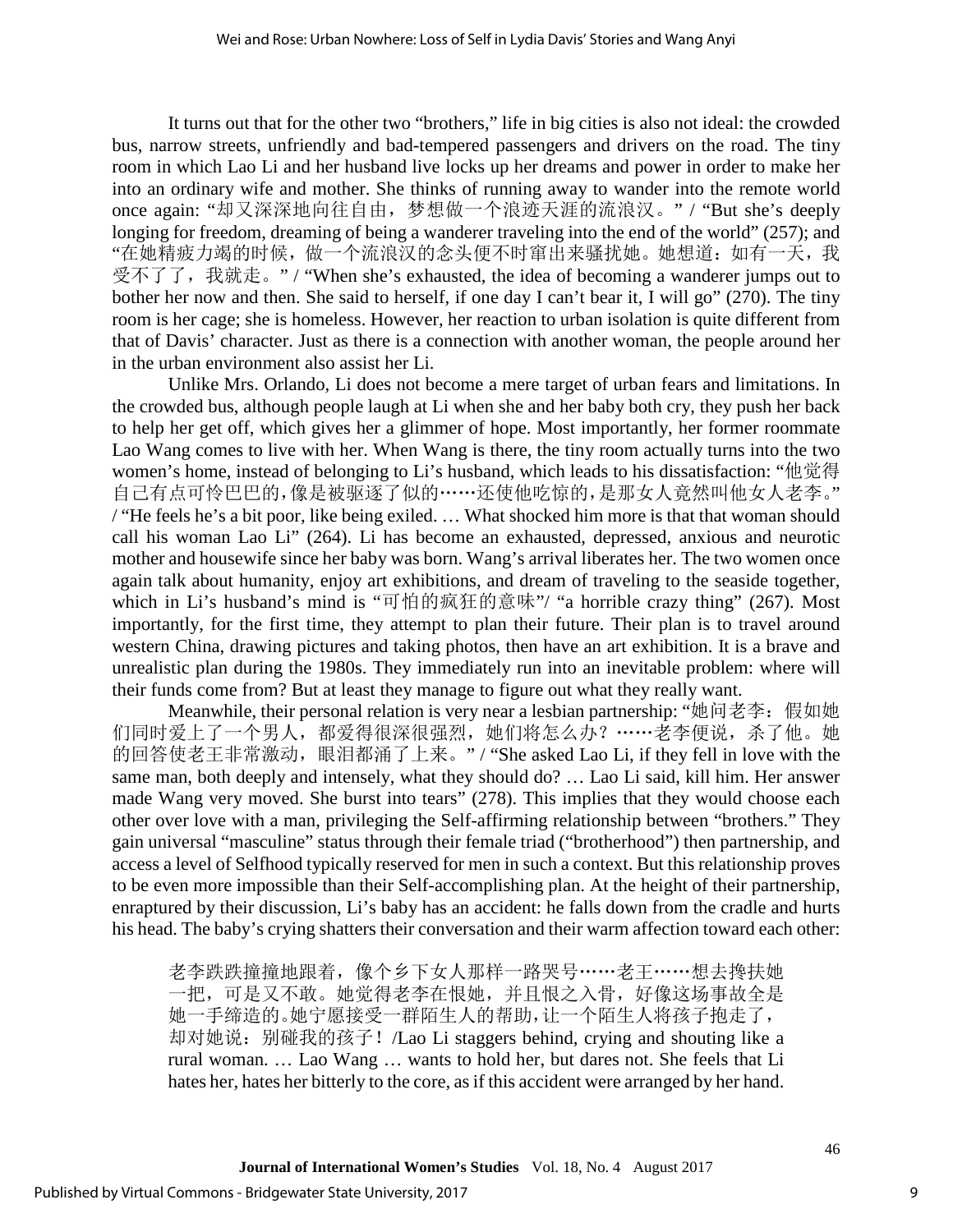Li would rather accept the help of a group of strangers, and let one stranger hold the baby away, while shouting at Wang "Don't touch my child!" (279)

In China, it is common that after marriage and childbirth, a woman stops thinking about her life and future, and focuses only on her baby's future. Li can allow herself and Wang to indulge in drinking, dreaming, talking and putting aside household chores, until the full danger that such female bonding represents for the continuance of male dominance (represented by husband and son) is affirmed. Neglecting the male (husband's ego, son's safety) in favor of Self and other women is detrimental to a social structure that relies on women's self-sacrificing and unquestioning labor. What is interesting here is not that Li and Wang have failed (to establish themselves as autonomous, universally human subjects; to put their "lesbian" love and friendship first), but rather that in such a context they have tried at all.

#### **Conclusion**

Representative of their countries' respective literary tendencies, our authors suggest that contemporary Chinese texts are closer than Western texts to naming male-dominated collective values as inimical to female friendship and self-realization. In the West, forces opposing such freedoms are increasingly protean, and overwhelmingly difficult in postmodern space to discern and to name. The novels of Lydia Davis and Wang Anyi suggest a postmodern negation of the Self in the US, particularly linked to urban landscapes, while Chinese women are using these to express individual desires. The US gendered mechanisms of social control are blurred, and the protagonists of authors such as Davis express a confused suffering, whereas their Chinese counterparts tend to place hope in female friendships furthered by an advanced, urbanized era and certain windows of opportunity. A recurring stereotype—the individualist West and collectivist China—may rightfully be questioned, particularly as it pertains to women's lives. The postmodern renewal of the American dream—anyone can be anything—may be particularly confusing and harmful to women, insofar as it functions as a myth to obscure awareness and deny persistent obstacles to equality. In China, however, the many unknowns of contemporary society do not result in a blurring of Selfhood, but rather an increased opportunity to acknowledge, assert and utilize one's own desires and dreams.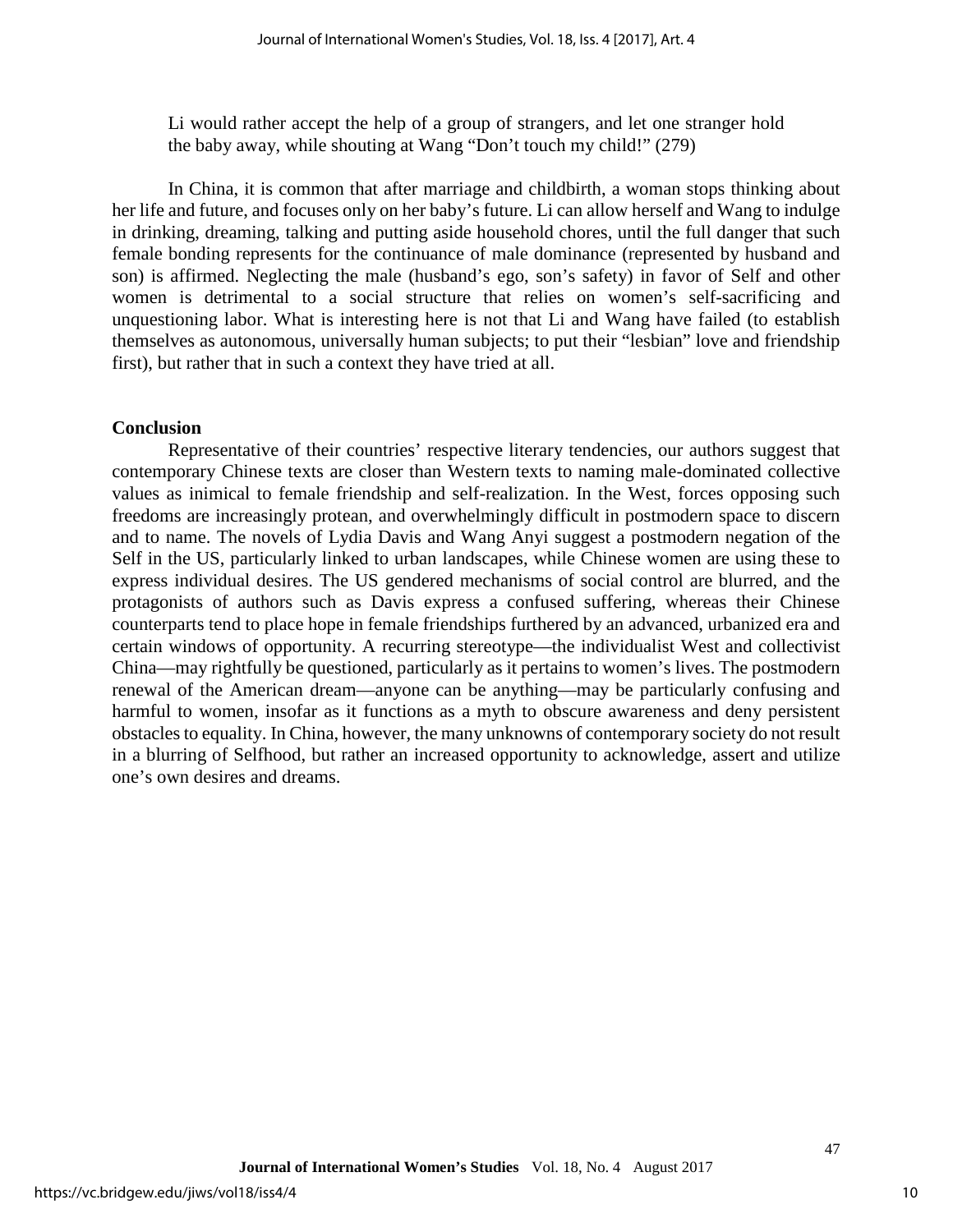## **References**

- Ahmad, Aijaz. "Jameson's Rhetoric of Otherness and the 'national Allegory.'" *Social Text*, no. 17. Duke UP, 1997. 3-25.
- Crang, Mike. *Cultural Geography*. New York: Routledge, 1998.
- Cui, Shuqin. *Women Through the Lens: Gender and Nation in a Century of Chinese Cinema*. U of Hawaii P, 2003.
- Davis, Lydia. *The Collected Stories of Lydia Davis*. London: Penguin, 2013.
- Foucault, Michel. *Discipline and Punish: The Birth of the Prison*. Trans. Alan Sheridan. New York: Vintage Books, [1975] 1995.
- Friedan, Betty. *The Feminine Mystique.* New York: W.W. Norton and Co. 1963.
- Gaskell, Elizabeth. *North and South.* London: [Chapman & Hall,](https://en.wikipedia.org/wiki/Chapman_%26_Hall) 1855.
- -------, *Mary Barton.* London: [Chapman & Hall,](https://en.wikipedia.org/wiki/Chapman_%26_Hall) 1848
- [Hillenbrand,](http://muse.jhu.edu/results?section1=author&search1=Margaret%20Hillenbrand) Margaret. "The National Allegory Revisited: Writing Private and Public in Contemporary Taiwan." *Positions* (Volume 14, Number 3). 2006.
- Hofstede, Geert. *Cultures and Organizations: Software of the Mind*. New York: McGraw-Hill. 2010.
- Hou Huiqin. "The Reverse Osmosis of Universal Value and Core Values." *Marxism Studies.* 2010 (volume 11).
- Jameson, Frederic. "Third-World Literature in the Era of Multinational Capitalism." *Social Text*, 1986. 65-88.
- Jung, C.G. *The Undiscovered Self*. New York: Signet, [1958] 2006.
- Knight, Christopher J. "Lydia Davis's Own Philosophical Investigation: The End of the Story." *Journal of Narrative Theory* (summer 2008). 198-228.
- ------- "An interview with Lydia Davis." *Contemporary Literature* (winter 1999). 525-551.
- Lee, Sue-Im. "Motion in Stasis: Impossible Community in Fictions of Lydia Davis and Lynne Tillman." *Contemporary Literature Criticism*. Ed. Jeffrey W. Hunter. Vol. 312. Detroit: Gale, 2009.
- Lessing, Doris. *The Golden Notebook*. London: Michael Joseph. 1962.
- Marcuse, Herbert. *One Dimensional Man*. London: Routledge. 1964*.*
- McCaffery, Larry. *Some Other Frequency: Interviews with Innovative US-American Authors*. Philadelphia: U of Pennsylvania P, 1996.
- Munro, Alice. *Runaway*. New York: Alfred A. Knopf, 2004.
- NDiaye, Marie. *Papa doit manger*. Paris: Minuit. 2003.
- Ni Chun Na. "A Political Analysis of Hegemony in Western Democratic Discourse." *Journal of Henan University (Social Science)*. Vol. 53 No. 3. 2013.
- Perloff, Marjorie. "Fiction as Language Game: The Hermeneutic Parables of Lydia Davis and Maxine Chernoff." *Breaking the Silence*, ed. Friedman and Fuchs. Princeton UP, 1989, 199-214.
- Qin Yaqing. "Struggle for Identity: A Political Psychology of China's Rule." *China's Rise*, ed. Brantly Womack. Roman & Littlefield, 2010.
- Rushdie, Salmon. *Imaginary Homelands.* New York: Penguin, 1992.
- Snow, Edgar. *Red Star Over China*. New York: Grove Press, 1938.
- Sun Guirong, "The Rising Tide of Chinese Youth Literature." *China from where we stand* (ed. Kate Rose)*.* Cambridge Scholars Press, 2016.
- Tannen, Deborah. *The Argument Culture: Moving From Debate to Dialogue.* New York: Random House, 1998.